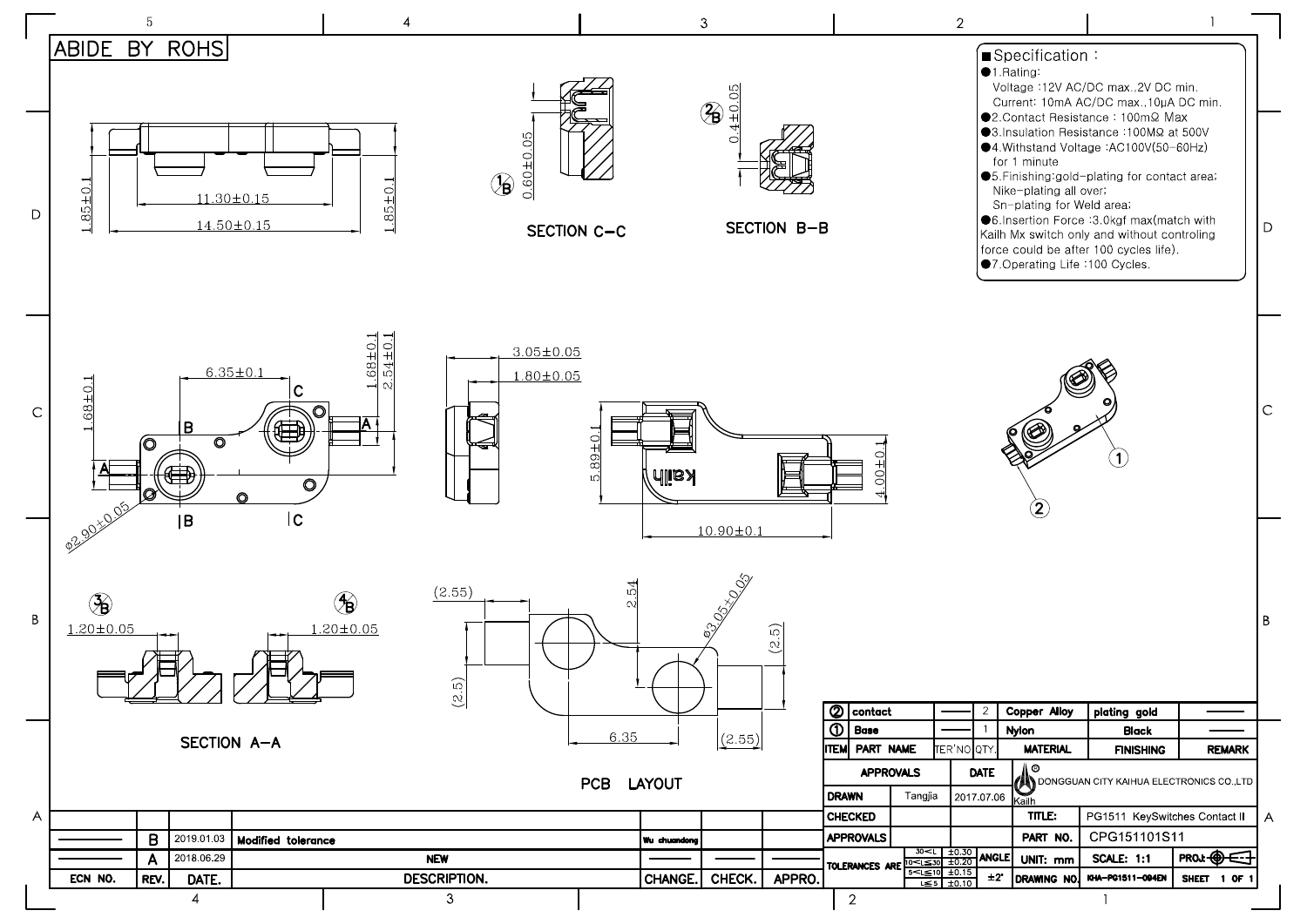



**Document Number:** 

## KH-PS1607-10

# 产品规格书 Product Specification



| $P/N$ :      |            |                                      | Title: |                    |                  |                   |
|--------------|------------|--------------------------------------|--------|--------------------|------------------|-------------------|
| CPG151101S11 |            |                                      |        | 1511               | Connector        |                   |
| Rev.         | <b>ECN</b> | Release and Revision<br>Description: |        | Prepared By /Date: | Checked By/Date: | Approved By/Date: |
| $\mathbf{A}$ |            | New releasing 初版发行                   |        | 吴川东 2018-09-07     | 易平 2018-09-07    | 王锋 2018-09-07     |
|              |            |                                      |        |                    |                  |                   |
|              |            |                                      |        |                    |                  |                   |
|              |            |                                      |        |                    |                  |                   |
|              |            |                                      |        |                    |                  |                   |
|              |            |                                      |        |                    |                  |                   |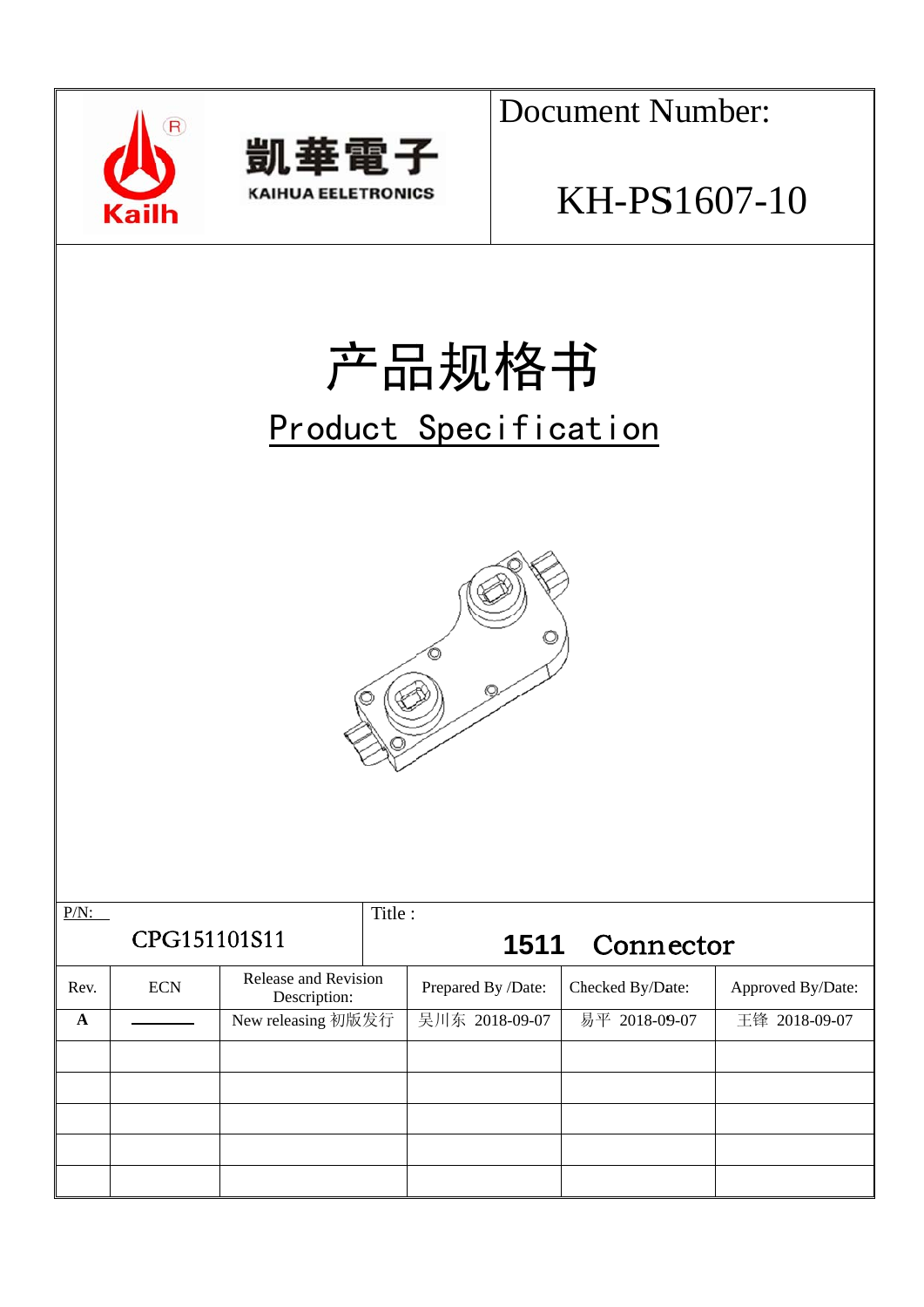



### **Product Specification**

CPG151101S11

DOC. No.: KH-PS1607-10

### **Content**

 $P/N$ :

### 目录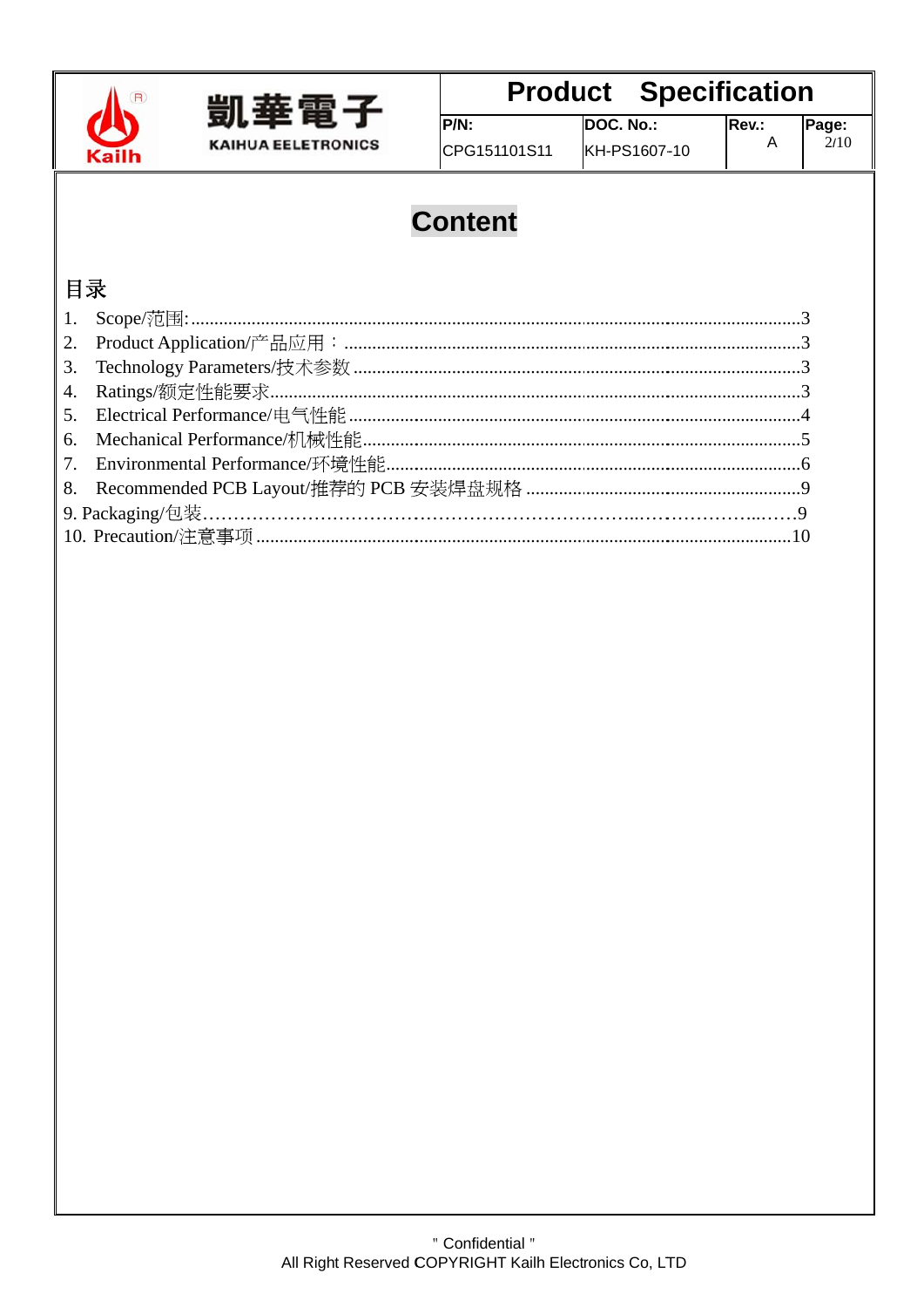



#### **Specification Product**

| $P/N$ :      | DOC.N  |
|--------------|--------|
| CPG151101S11 | KH-PS1 |

Rev.:

 $\overline{A}$ 

#### 1. Scope/范围:

This Product Specification covers the requirement of Mechanical keyboard Connector switch on product performance, test methods and quality assurance provisions. 本规格书内容涵盖机械键盘连接器产品的要求, 包括性能指标、测试方法及质量保证方面等。

### 2. Product Application/产品应用:

Mainly applied on computer keyboards, cash registers equipment and Man-Machine interface.

主要适用于电脑, 收银机, 工业设备和人机界面

#### Technology Parameters/技术参数  $3.$

| Ambient Humidity 工作湿度:                | 45~95% R.H.;                                   |
|---------------------------------------|------------------------------------------------|
| Operating Temperature Range 使用温度范围:   | $-10^{\circ}$ C ~ +60 $^{\circ}$ C:            |
| Storage Temperature Range 保存温度范围:     | $-20^{\circ}\text{C}\sim+70^{\circ}\text{C}$ : |
| <b>Normal Condition:</b>              |                                                |
| Ambient temperature 环境温度:             | $20 \pm 2^{\circ}$ C                           |
| Relative humidity 相对湿度:               | 85% $\pm$ 5% R.H.;                             |
| Air pressure 气压:                      | 86~101KPa;                                     |
| Contact Resistance 接触阻抗:              | 100 m $\Omega$ Max:                            |
| Solder Ability 可焊性:                   | $260 \pm 5^{\circ}$ C, 3 $\pm$ 0.5s;           |
| Withstand Soldering Temperature 耐焊接热: | 260 $\pm$ 5°C,5 $\pm$ 1s;                      |

#### Ratings/额定性能要求  $\overline{4}$ .

Rating Voltare 额定电压: Rating Current 额定电流 InsulationResistance 绝缘电阻: Withstand Voltage 耐电压: Mechanical Life 机械寿命: Profile Dimensions /外形尺寸

12V AC/DC max: 2V DC min 10mA AC/DC max: 10uA DC min  $\geqslant$ 100M $\Omega$ /DC 500V: AC 100V 1 Minute; 100Cycles.

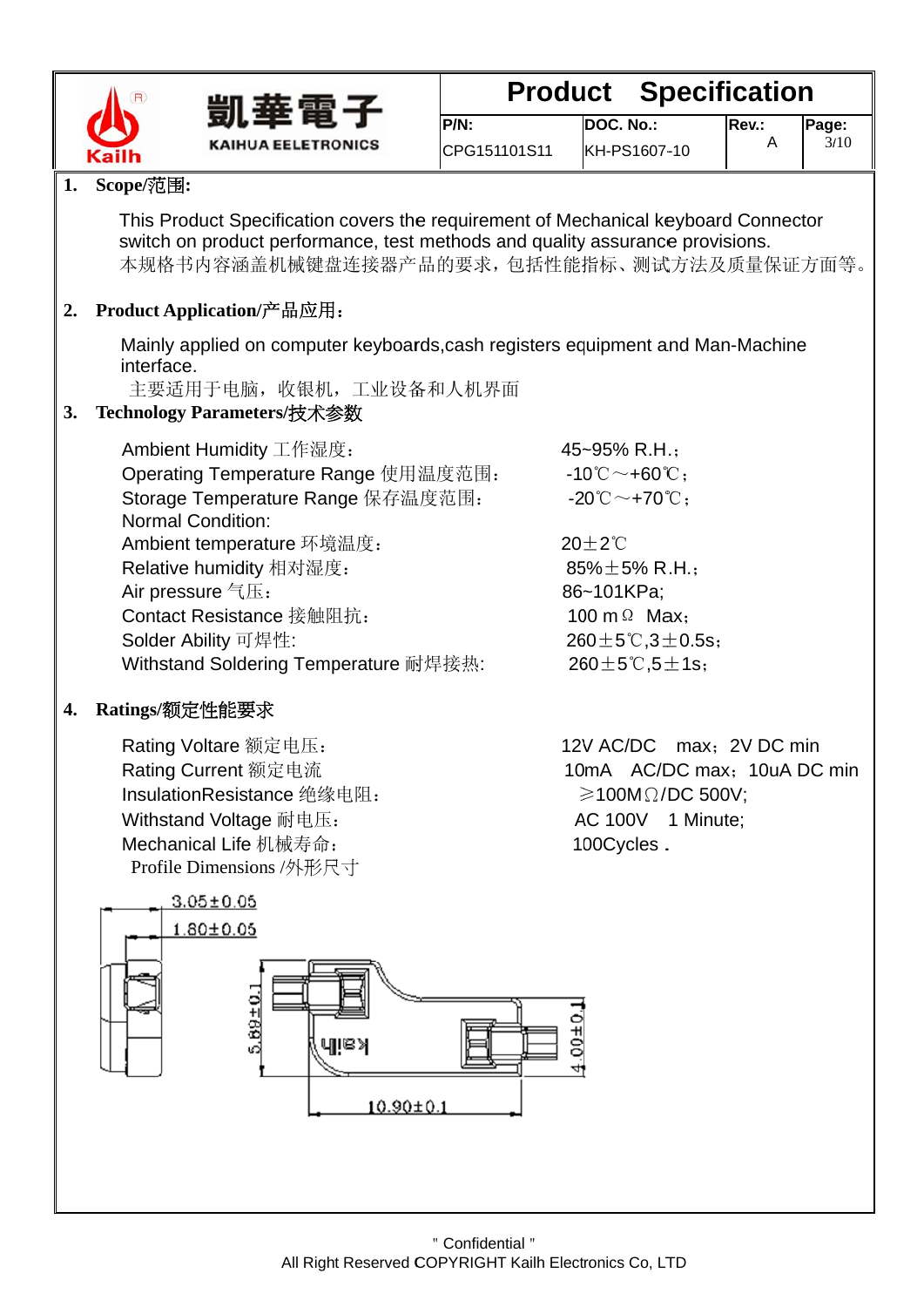



## **Product Specification**

 $P/N$ : CPG151101S11

DOC. No.: KH-PS1607-10 Rev.:  $\mathsf{A}$ 

| 5.<br>Electrical Performance/电气性能                          |                                  |                                                                                                                                                                                                                         |                                           |  |  |  |  |  |
|------------------------------------------------------------|----------------------------------|-------------------------------------------------------------------------------------------------------------------------------------------------------------------------------------------------------------------------|-------------------------------------------|--|--|--|--|--|
| Item<br>项目                                                 | Description<br>项目描述              | Test Condition 测试条件                                                                                                                                                                                                     | Requirement 规格要求                          |  |  |  |  |  |
| 5.1                                                        | Contact<br>Resistance<br>接触电阻    | Static load: (Operation force)x2, which is<br>applied on the center of Switch stem.<br>静态负载: 动作力的 2 倍, 施加在手柄中心.<br>Measurement tool: Contact resistance Meter.<br>测量工具: 微电流接触电阻计(1KHz,<br>20mV,5~50mA)                  | 100 $m\Omega$ Max<br>$100m\Omega$ 以下      |  |  |  |  |  |
| 5.2                                                        | Insulation<br>Resistance<br>绝缘电阻 | Apply a Voltage of DC 500 V for 1 minute,<br>according to the below method.<br>(1) Between terminals.<br>(2) Between terminal and Body.<br>输入 500V DC 电压 1 分钟, 按如下接触方法<br>测试:<br>(1) 端子与端子之间.<br>(2) 端子与外壳之间.           | 100 $M\Omega$ Min<br>100 兆欧以上             |  |  |  |  |  |
| <b>Dielectric</b><br>withstanding<br>5.3<br>voltage<br>耐电压 |                                  | Apply a Voltage of AC 100 V (50~60Hz) for 1<br>minute, according to the below method.<br>(1) Between terminals.<br>(2) Between terminal and Body.<br>输入 100V AC 电压 1 分钟, 按如下接触方法测<br>试:<br>(1) 端子与端子之间.<br>(2) 端子与外壳之间. | No evidence of<br>breakdown<br>无瞬断、击穿等破坏. |  |  |  |  |  |
|                                                            |                                  |                                                                                                                                                                                                                         |                                           |  |  |  |  |  |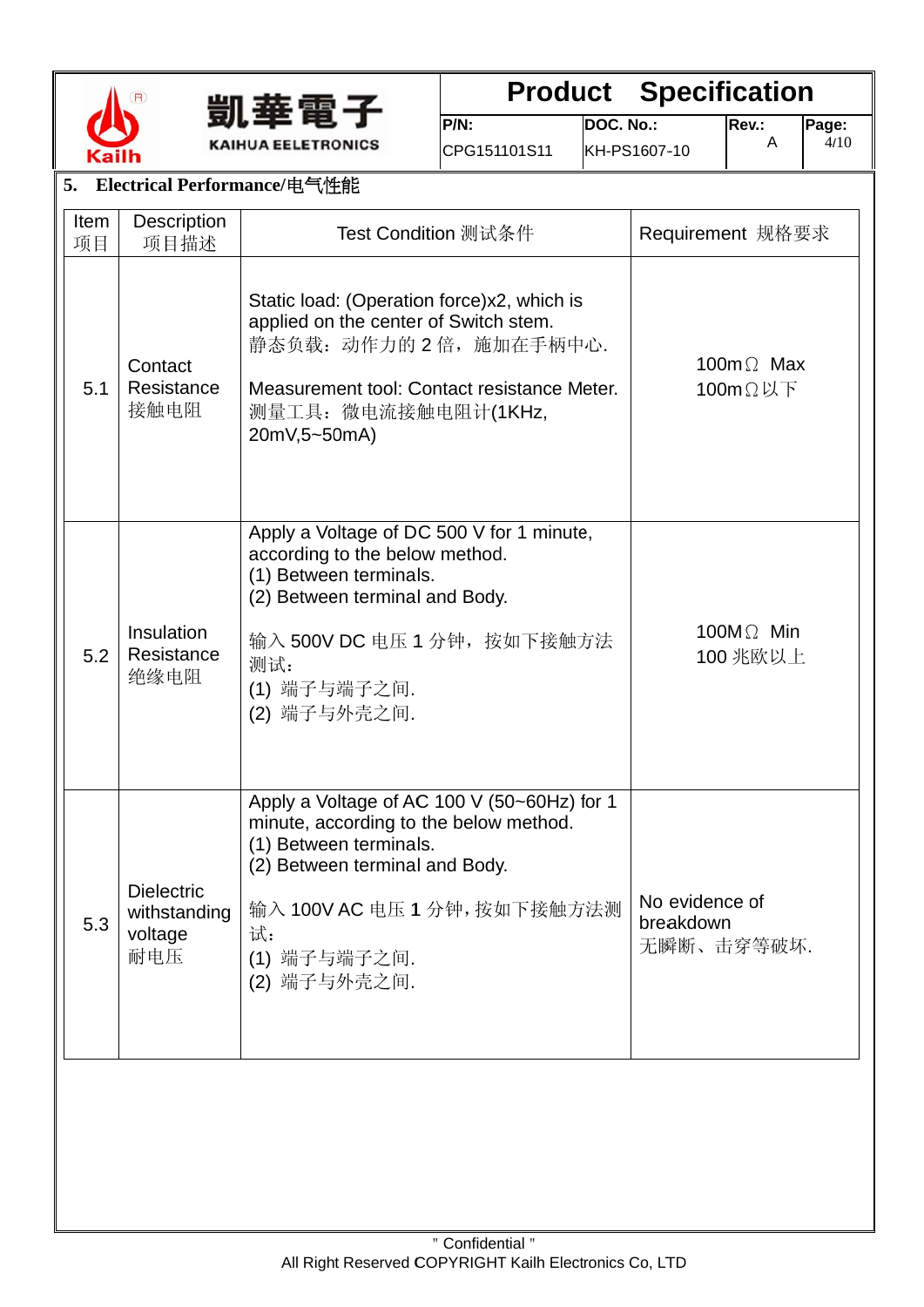



## **Product Specification**

CPG151101S11

DOC. No.: KH-PS1607-10

Rev.:

Page:<br> $\frac{5}{10}$ 

 $\boldsymbol{\mathsf{A}}$ 

|                   | 6. Mechanical Performance/机械性能 |                                                                                                                                               |                                                                                                                                                                                                                                          |  |  |  |  |  |  |
|-------------------|--------------------------------|-----------------------------------------------------------------------------------------------------------------------------------------------|------------------------------------------------------------------------------------------------------------------------------------------------------------------------------------------------------------------------------------------|--|--|--|--|--|--|
| <b>Item</b><br>项目 | Description<br>项目描述            | Test Condition 测试条件                                                                                                                           | Requirement 规格要求                                                                                                                                                                                                                         |  |  |  |  |  |  |
| 6.1               | Insertion<br>force<br>插入力      | At 16in/minute.actuation speed                                                                                                                | Insertion force (match<br>with Kailh Mx switch<br>only)<br>插入力 3KG max (仅与凯华<br>MX 开关匹配)                                                                                                                                                 |  |  |  |  |  |  |
| 6.2               | <b>Life Test</b><br>寿命测试       | (1) without load 无负载<br>(2) Mating force: Maximum value of<br>operation force.<br>插入力: 操作力规格值的上限.<br>$(3)$ Cycles: $100$ Min<br>操作次数: 100 次以上 | Contact resistance:<br>1000 m $\Omega$ Max<br>接触电阻: 1000 毫欧以下<br>Bouncing: 10ms Max<br>Insertion force: 3kg max<br>插入力:3kg 最大。<br>bouncing time: $\leq 10$ ms.<br>触点抖动: ≤10ms,<br>(match with Kailh Mx<br>switch only).<br>仅与凯华 MX 开关匹配) |  |  |  |  |  |  |

 $P/N$ :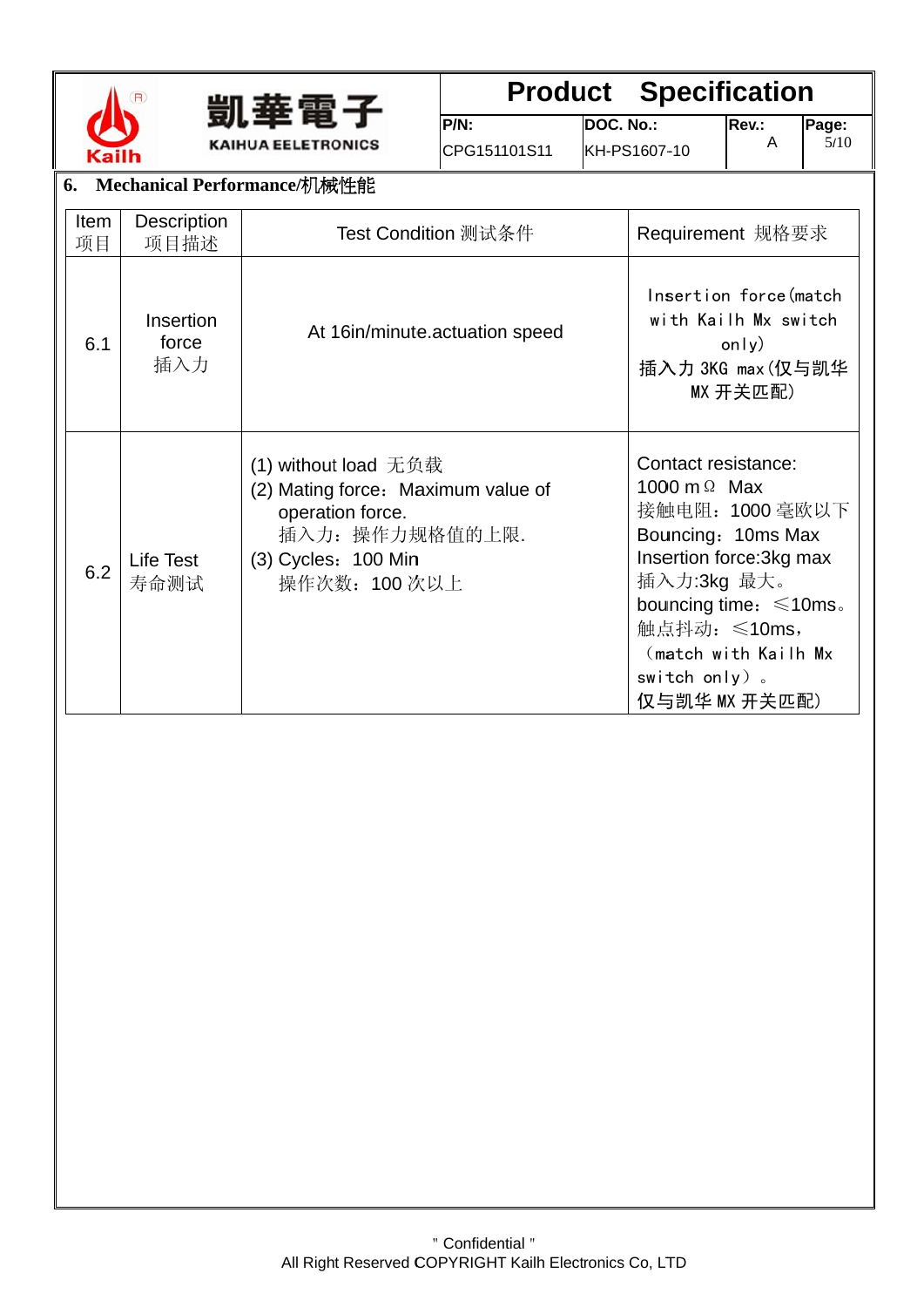

7.4

**Soldering** heat test 耐焊 接热



### **Product Specification**

Rev.:

A

**Pag e:**  6/ 10

**DOC. No.:** 

**P/N:**  CPG151 101S11

| <b>Kailh</b>                                             |                                   |                                                                                                                                                                                                                                                                |                                                                                                                                                                                                                                                                                                               | CPG151101S11                          | KH-PS1607-10 |                                                                                                       |                                                                                                       | VI LV |  |
|----------------------------------------------------------|-----------------------------------|----------------------------------------------------------------------------------------------------------------------------------------------------------------------------------------------------------------------------------------------------------------|---------------------------------------------------------------------------------------------------------------------------------------------------------------------------------------------------------------------------------------------------------------------------------------------------------------|---------------------------------------|--------------|-------------------------------------------------------------------------------------------------------|-------------------------------------------------------------------------------------------------------|-------|--|
|                                                          | 7. Environmental Performance/环境性能 |                                                                                                                                                                                                                                                                |                                                                                                                                                                                                                                                                                                               |                                       |              |                                                                                                       |                                                                                                       |       |  |
| Description<br>Item<br>Test Condition 测试条件<br>项目<br>项目描述 |                                   |                                                                                                                                                                                                                                                                |                                                                                                                                                                                                                                                                                                               |                                       |              | Requirement 规格要求                                                                                      |                                                                                                       |       |  |
| 7.1                                                      | Cold test<br>耐寒性                  | (1) Temperature : - $20 \pm 2^{\circ}$ C<br>温度: -20±2℃<br>Contact resistance:<br>(2) Duration of test: 48h<br>200 $m \Omega$ Max<br>持续时间: 48 小时<br>接触电阻 200mΩ以下<br>(3) Take off a drop water 去掉水珠<br>(4) Standard conditions after test : 1h<br>试验后的放置条件: 1 小时 |                                                                                                                                                                                                                                                                                                               |                                       |              |                                                                                                       |                                                                                                       |       |  |
| 7.2                                                      | Heat test<br>耐热性                  |                                                                                                                                                                                                                                                                | (1) Temperature : $70 \pm 2^{\circ}$ C<br>温度: 70±2℃<br>(2) Duration of test: 48h<br>持续时间: 48 小时<br>(3) Take off a drop water 去掉水珠<br>(4) Standard conditions after test: 1h<br>试验后的放置条件: 1 小时                                                                                                                 |                                       |              |                                                                                                       | Contact resistance:<br>200 $m \Omega$ Max<br>Shall meet:<br>No. 6.2<br>接触电阻 200mΩ以下<br>满足:<br>No. 6.2 |       |  |
| 7.3                                                      | Temperature<br>cycle<br>温度循环      | 1 cycle<br>一次循环                                                                                                                                                                                                                                                | (1) Test cycles: 20 cycles<br>试验周期: 20 个周期<br>(2) Standard condition after test:1h<br>试验后的放置条件: 1 小时<br>Duration of test<br>Temperature<br>温度<br>持续时间<br>1 <sub>h</sub><br>$20\pm5^{\circ}$ C<br>$-20 \pm 5^{\circ}$ C<br>1 <sub>h</sub><br>$20 \pm 5^{\circ}$ C<br>1 <sub>h</sub><br>1 <sub>h</sub><br>70±5℃ |                                       |              | Contact resistance:<br>200 $m \Omega$ Max<br>Shall meet:<br>No. 6.2<br>接触电阻 200mΩ以下<br>满足:<br>No. 6.2 |                                                                                                       |       |  |
|                                                          |                                   | (PWB: T=1.6mm)                                                                                                                                                                                                                                                 | 焊接面积: 印刷基板的 1/2 厚度处                                                                                                                                                                                                                                                                                           | Soldering area: T/2 of PWB thickness. |              |                                                                                                       |                                                                                                       |       |  |

All Right Reserved COPYRIGHT Kailh Electronics Co, LTD " Confidential "

Ap ppearance: No abnormality. 外观 观无异常

Soldering temperature: 260 $\pm$ 5°C

Soldering time:  $5\pm0.5s$ 焊接温度: 260±5℃ ℃ 焊接时间: 5±0.5 秒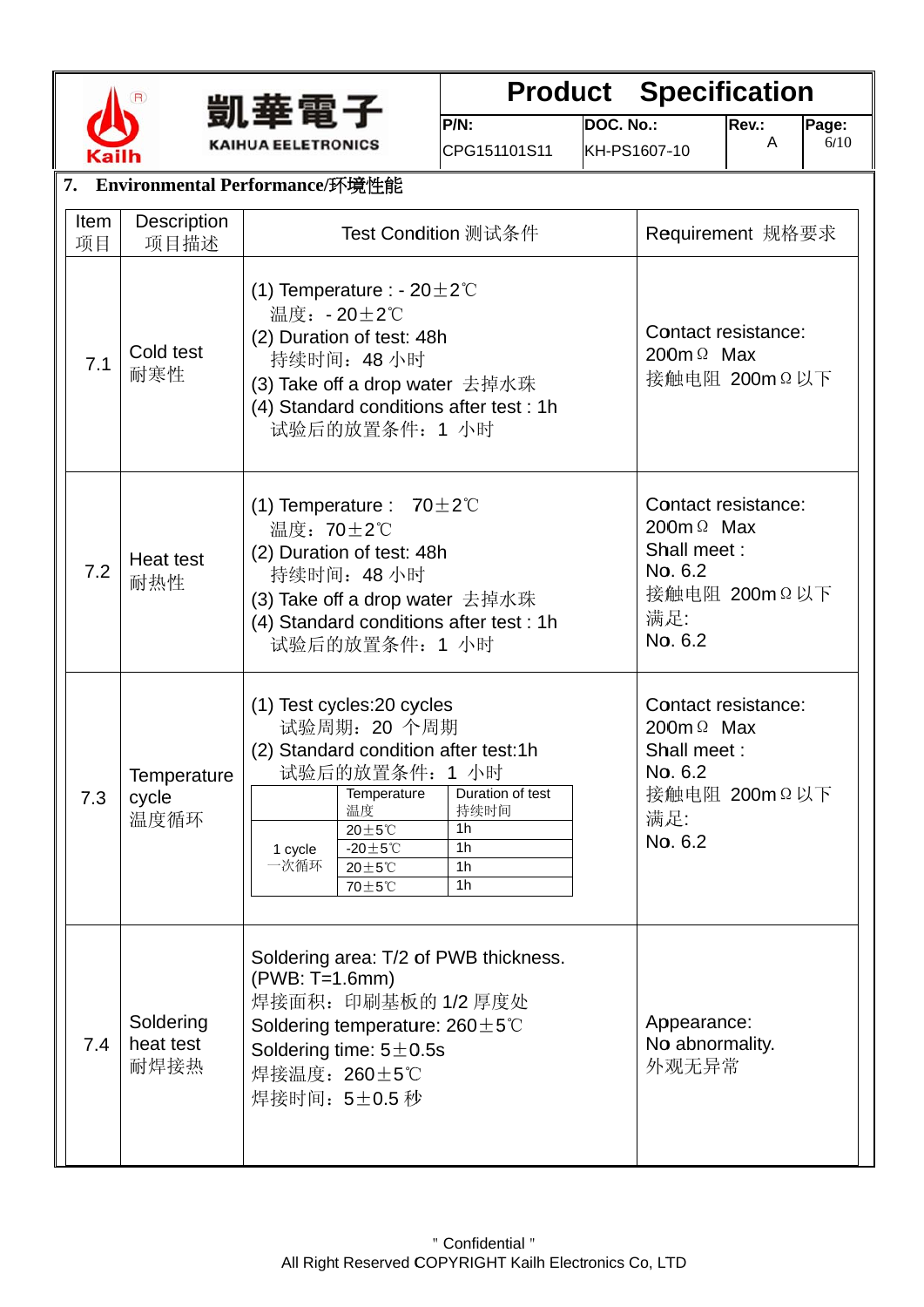|  |     |                                |                                                                                                                                                                                                                                                                                                                                                                                                                                                                                                                                          |                                                                                                                         |           | <b>Product Specification</b>                                                                           |            |               |  |
|--|-----|--------------------------------|------------------------------------------------------------------------------------------------------------------------------------------------------------------------------------------------------------------------------------------------------------------------------------------------------------------------------------------------------------------------------------------------------------------------------------------------------------------------------------------------------------------------------------------|-------------------------------------------------------------------------------------------------------------------------|-----------|--------------------------------------------------------------------------------------------------------|------------|---------------|--|
|  |     |                                | 凱華電子<br><b>KAIHUA EELETRONICS</b>                                                                                                                                                                                                                                                                                                                                                                                                                                                                                                        | P/N:<br>CPG151101S11                                                                                                    | DOC. No.: | KH-PS1607-10                                                                                           | Rev.:<br>A | Page:<br>7/10 |  |
|  | 7.5 | Solderability<br>可焊性           | 1. Hand soldering 手工焊接:<br>Please practice according to below<br>condition:<br>(1) Soldering Temperature : $350 \pm 5^{\circ}$ C<br>焊接温度: 350±5℃<br>(2) Continual soldering time: $3\pm0.5s$<br>连续焊接时间: 3±0.5 秒<br>(3) Capacity of soldering iron: $\leq 20w$<br>电烙铁功率: 20 瓦以下<br>2. Automatic Reflow soldering 自动回流焊接:<br>For the product of SMT, according to below<br>condition:<br>SMT 回流焊温度曲线图<br>温度<br>T(C)<br>230<br>180<br>$1.2 - 3.5$ C/s<br>150<br>PCB传送方向<br>100<br>2C/s<br>室温<br>120 s Max<br>快速<br>升温区<br>升温区<br>保温区<br>预热区 | 峰值: 260℃ Max 3 sec Max.<br>Peak temperature<br>焊接时间<br>$-4^{\circ}$ C/s<br>40 s Max<br>时间<br>$250$ $t(S)$<br>焊接区<br>冷却区 |           | At least 95% of surface<br>area of immersed<br>portion shall be covered<br>by solder.<br>侵焊面积大于 95%以上. |            |               |  |
|  | 7.6 | <b>Humidity</b><br>test<br>耐湿性 | (1) Temperature : $60 \pm 2^{\circ}$ C<br>温度: 60±2℃<br>(2) relative humidity: 90~95% R.H.<br>相对湿度:90~95% R.H.<br>(3) Duration of test: 48h<br>持续时间: 48 小时<br>(4) Take off a drop water<br>去掉水珠<br>(5) Standard conditions after test: 1h<br>试验后的放置条件: 1 小时                                                                                                                                                                                                                                                                               |                                                                                                                         |           | Contact resistance:<br>200 $m \Omega$ Max<br>Shall meet:<br>No. 6.2<br>接触电阻 200mΩ以下<br>满足:<br>No. 6.2  |            |               |  |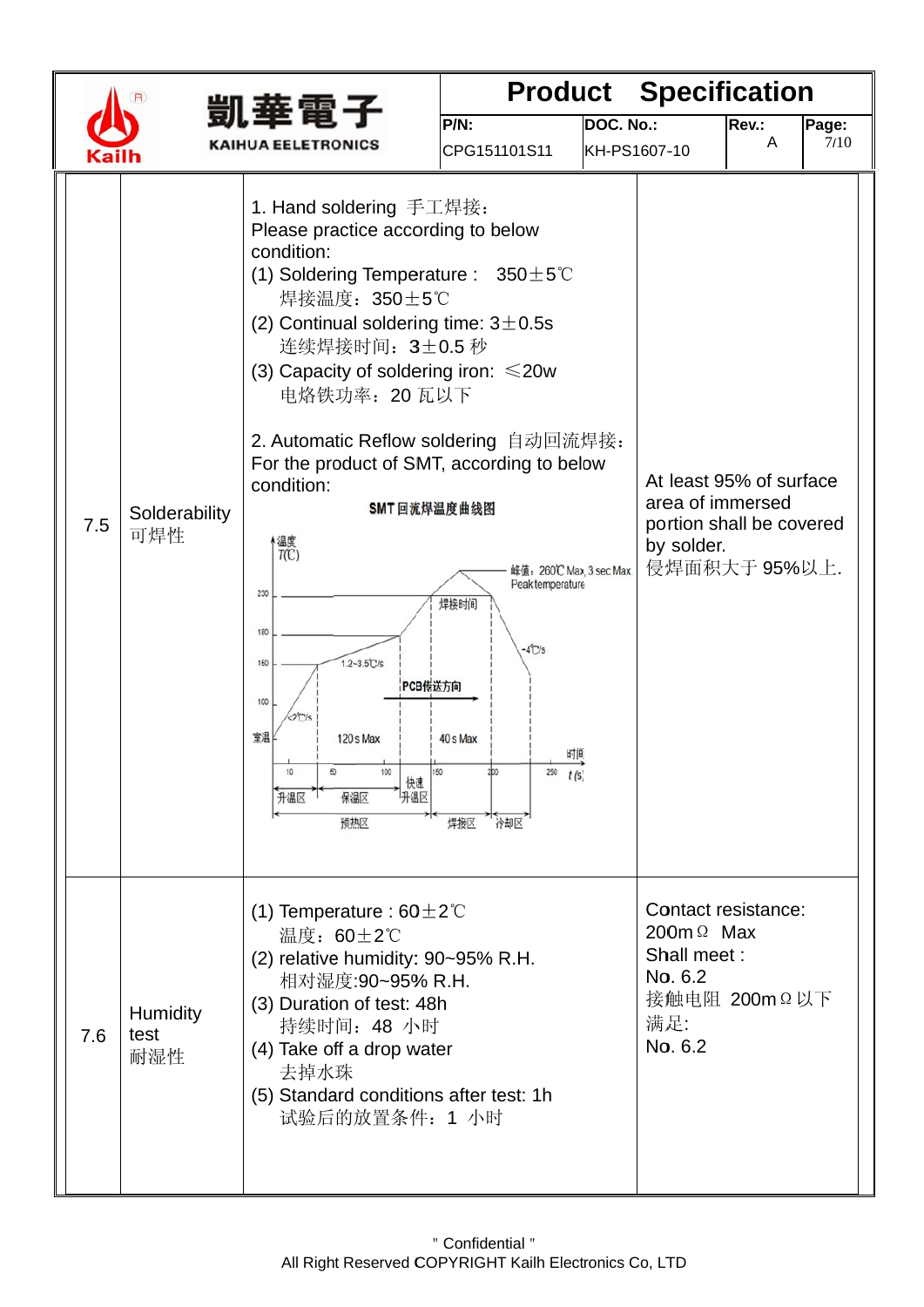|     |                                       | 凱華電子                                                                                                                                                                                                                                                                                                      |                         |                                  | <b>Product Specification</b>                                                                                                                                                |            |               |
|-----|---------------------------------------|-----------------------------------------------------------------------------------------------------------------------------------------------------------------------------------------------------------------------------------------------------------------------------------------------------------|-------------------------|----------------------------------|-----------------------------------------------------------------------------------------------------------------------------------------------------------------------------|------------|---------------|
|     |                                       | <b>KAIHUA EELETRONICS</b>                                                                                                                                                                                                                                                                                 | $PNN$ :<br>CPG151101S11 | <b>DOC. No.:</b><br>KH-PS1607-10 |                                                                                                                                                                             | Rev.:<br>A | Page:<br>8/10 |
| 7.7 | Salt Spray<br>盐雾测试                    | Apply the following environment to test:<br>根据下列条件进行测试:<br>(1) Temperature : $35 \pm 5^{\circ}$ C<br>温度: 35±5℃;<br>(2) Salt water density: $5 \pm 1\%$<br>盐水浓度: 5±1%;<br>(3) Duration: 12 hours<br>持续时间: 12 小时;<br>(4) After test, the salt deposit shall be<br>removed by running water.<br>实验后将盐沉积物用水冲掉 |                         |                                  | Appearance:<br>No corrosion spot, no<br>crack, no base plate<br>naked.<br>外观:无腐蚀点,无裂纹,<br>无裸露基材.<br><b>Contact Resistance:</b><br>200 m $\Omega$ Max<br>接触电阻: 200 毫欧以下      |            |               |
| 7.8 | Withstand<br>K <sub>2</sub> S<br>硫化测试 | Apply the following environment to test:<br>根据下列条件进行测试<br>(1) Temperature: $35 \pm 5^{\circ}$ 温度: $35 \pm 5^{\circ}$<br>(2) K <sub>2</sub> S Density: 2%;<br>硫化钾浓度: 2%<br>(3) Duration: 2 minute.<br>持续时间: 2分钟                                                                                            |                         |                                  | Appearance:<br>No corrosion spot, no<br>crack, no base plate<br>naked.<br>外观:无腐蚀点,无裂纹,<br>无裸露基材.<br><b>Contact Resistance:</b><br>1000 m $\Omega$ Max<br>接触电阻: 1000毫欧以<br>下 |            |               |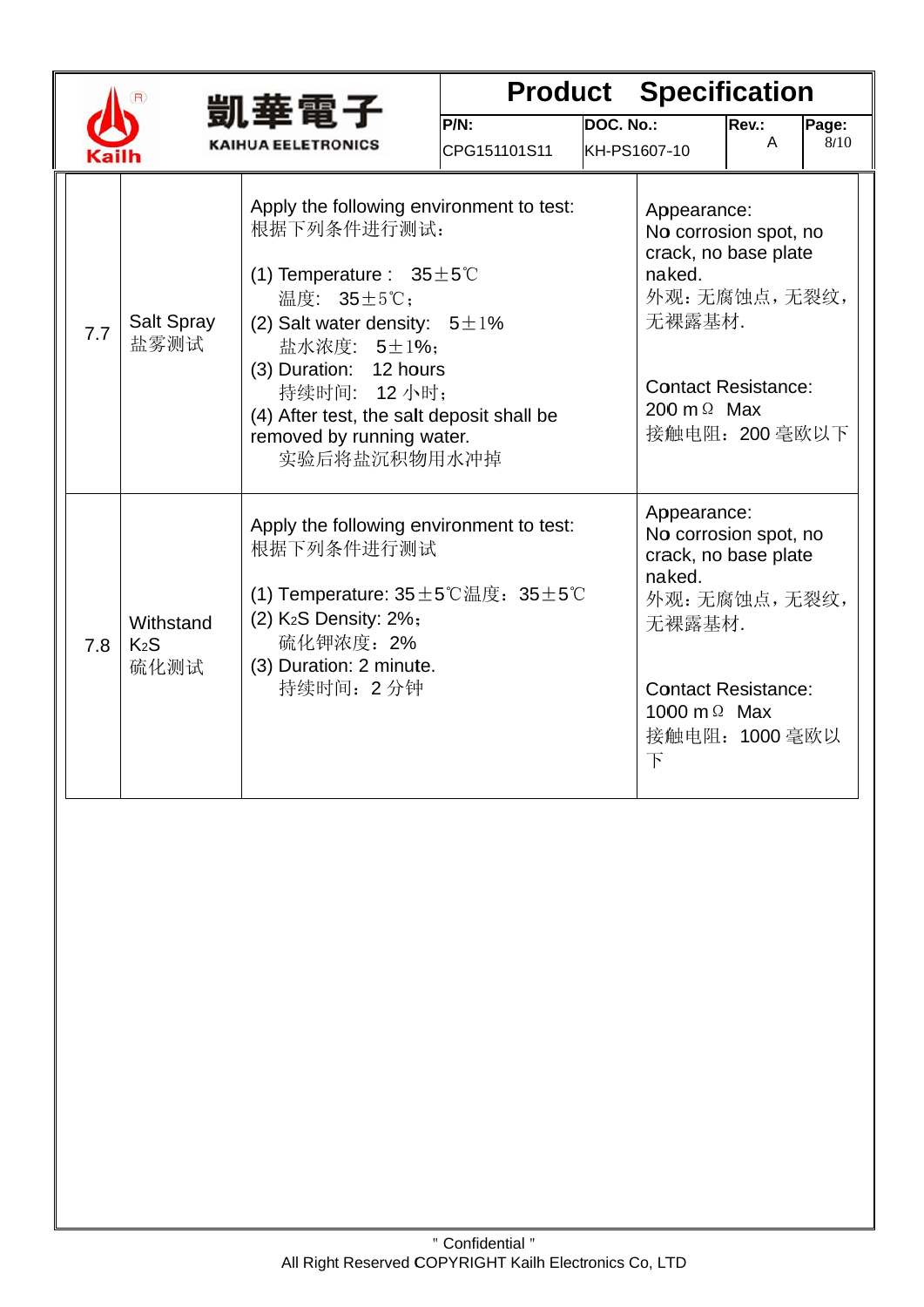



### **Product Specification** Page:

 $P/N$ : CPG151101S11

DOC. No.:

KH-PS1607-10

 $9/10$ 

### 8. Recommended PCB Layout 推荐的 PCB 安装焊盘规格

(Top View) (Single face board  $T=1.6$ mm)



PCB LAYOUT

### 9. Packaging 包装

Packaging type: 13Tray, 26000Pcs/Carton.

包装方式:13 /盘, 26000Pcs/箱.







### 10.Precaution 注意事项

#### 10.1 Soldering condition 回流焊条件

| <b>ITEM</b>            |                                  | <b>CONDITION</b>                                                                                                               |
|------------------------|----------------------------------|--------------------------------------------------------------------------------------------------------------------------------|
| 项目                     |                                  | 条件                                                                                                                             |
|                        | Heating zone<br>升温区              | Speed $\leq$ 2°C/S, Preheating time 15 S Max, temperture 150°C<br>速度<2℃/S, 预热时间 15 S 最多,温度 150℃                                |
| Preheating zone<br>预热区 | Heatpreservati<br>on area<br>保温区 | Speed1. $2 \sim 3.5^{\circ}$ C/S, Preheating time120 S Max, temperture180 $^{\circ}$ C<br>速度 1.2~3.5℃/S, 预热时间 120 S 最多,温度 180℃ |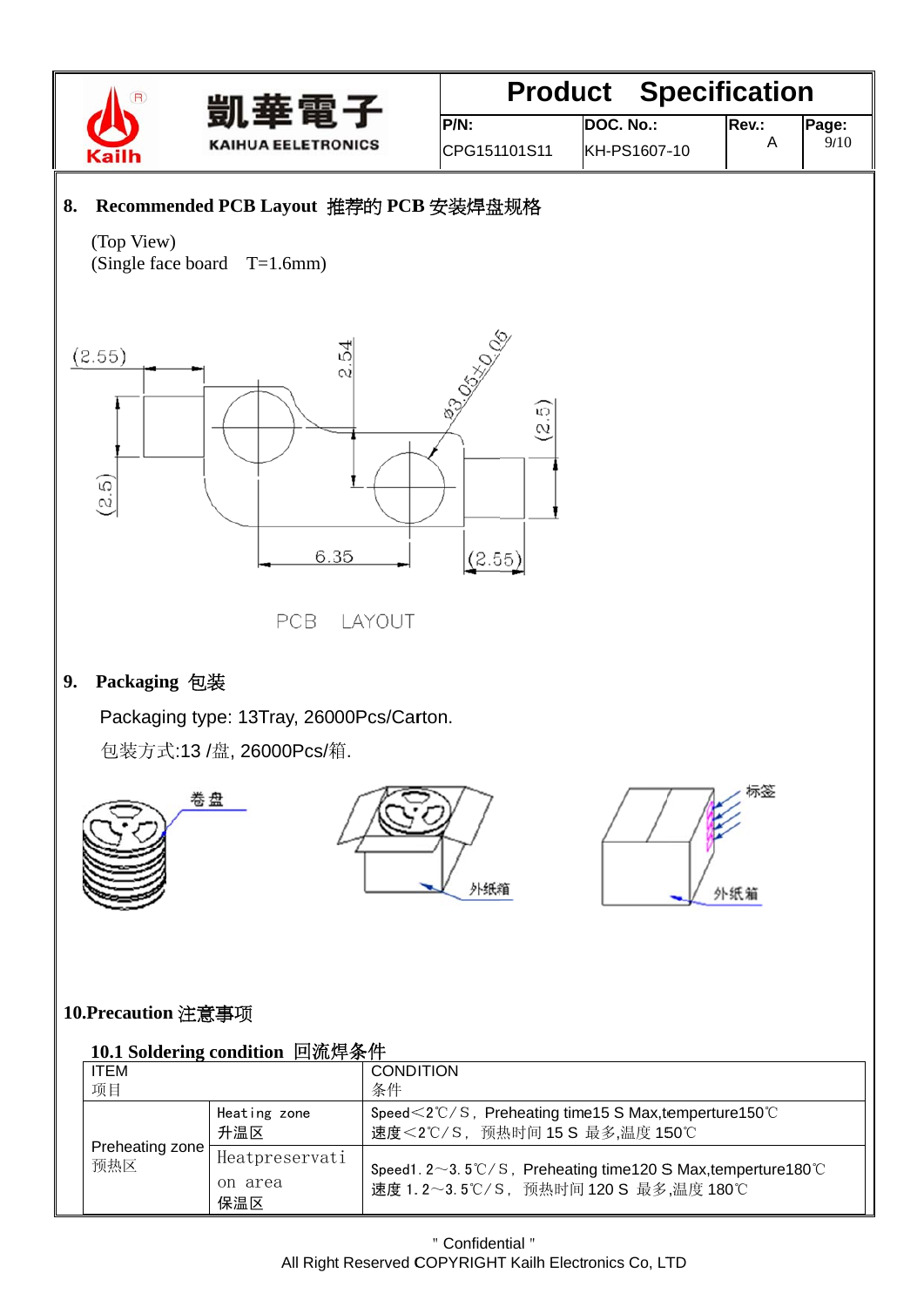|                                                                                                                        |                              | 凱華電子                       |                                            | <b>Product Specification</b>                                                                                            |                           |  |            |                |
|------------------------------------------------------------------------------------------------------------------------|------------------------------|----------------------------|--------------------------------------------|-------------------------------------------------------------------------------------------------------------------------|---------------------------|--|------------|----------------|
|                                                                                                                        | <b>KAIHUA EELETRONICS</b>    |                            |                                            | $P/N$ :<br>CPG151101S11                                                                                                 | DOC. No.:<br>KH-PS1607-10 |  | Rev.:<br>A | Page:<br>10/10 |
|                                                                                                                        | <b>Kailh</b>                 |                            |                                            |                                                                                                                         |                           |  |            |                |
|                                                                                                                        |                              | Fast heating zone<br>快速升温区 |                                            | Speed 3. $5 \sim 4.5^{\circ}$ C/S, Preheating time 140 S Max, temperture 230 °C<br>速度 3.5~4.5℃/S, 预热时间 140 S 最多,温度 230℃ |                           |  |            |                |
| Weld area<br>Welding time 40 S Max, welding temperature peak value, 3 sec Max.<br>焊接时间 40 S 最多, 焊接温度峰值 260℃ 最大, 3 S 最多 |                              |                            |                                            |                                                                                                                         |                           |  |            |                |
|                                                                                                                        | 焊接区<br>Area of flux<br>助焊剂面积 |                            |                                            | 1/2 Max of PWB Thickness<br>印刷基板厚度的 1/2 以内                                                                              |                           |  |            |                |
| Temperature of solder<br>焊锡温度                                                                                          |                              |                            | $260 + 5^{\circ}$ C<br>$260 + 5^{\circ}$ C |                                                                                                                         |                           |  |            |                |
|                                                                                                                        | Number of soldering<br>焊接次数  |                            |                                            | 2time Max (But should down heat of the first soldering)<br>2次以内                                                         |                           |  |            |                |
|                                                                                                                        | Printed wiring board<br>印刷基板 |                            | 单面铜箔                                       | Single side copper-clad laminates                                                                                       |                           |  |            |                |

- (1) After reflow, be careful not to clean switches with solvent 回流焊后,注意不要用溶剂清洗.
- (2) Under the condition of using soldering iron, soldering temperature shall be  $350^{\circ}$  max within 3 sec. 在使用铬铁的情况下,焊锡温度应在350℃以下,焊接时间3秒以内.

#### 10.2 Notes 注意点

- (1) Please be cautious not to give excessive static load connector. 注意不要施加超负荷的压力或晃动连接器。
- (2) Connector be careful not to stack up P. W. B. after switches were soldered. 连接器焊接以后,印刷基板注意不要叠放.
- (3) Preservation under high temperature and high humidity or corrosive gas should be avoided Especially. When you need to preserve for a long period, do not open the carton. 保管时尤其应注意避开高湿高温和有腐蚀性气体的环境.如需长时间保存,请不要打开包装箱.
- (4) Products meet the ROHS & REACH environmental management substances control standards 产品满足 ROHS & REACH 环境管理物质管制标准